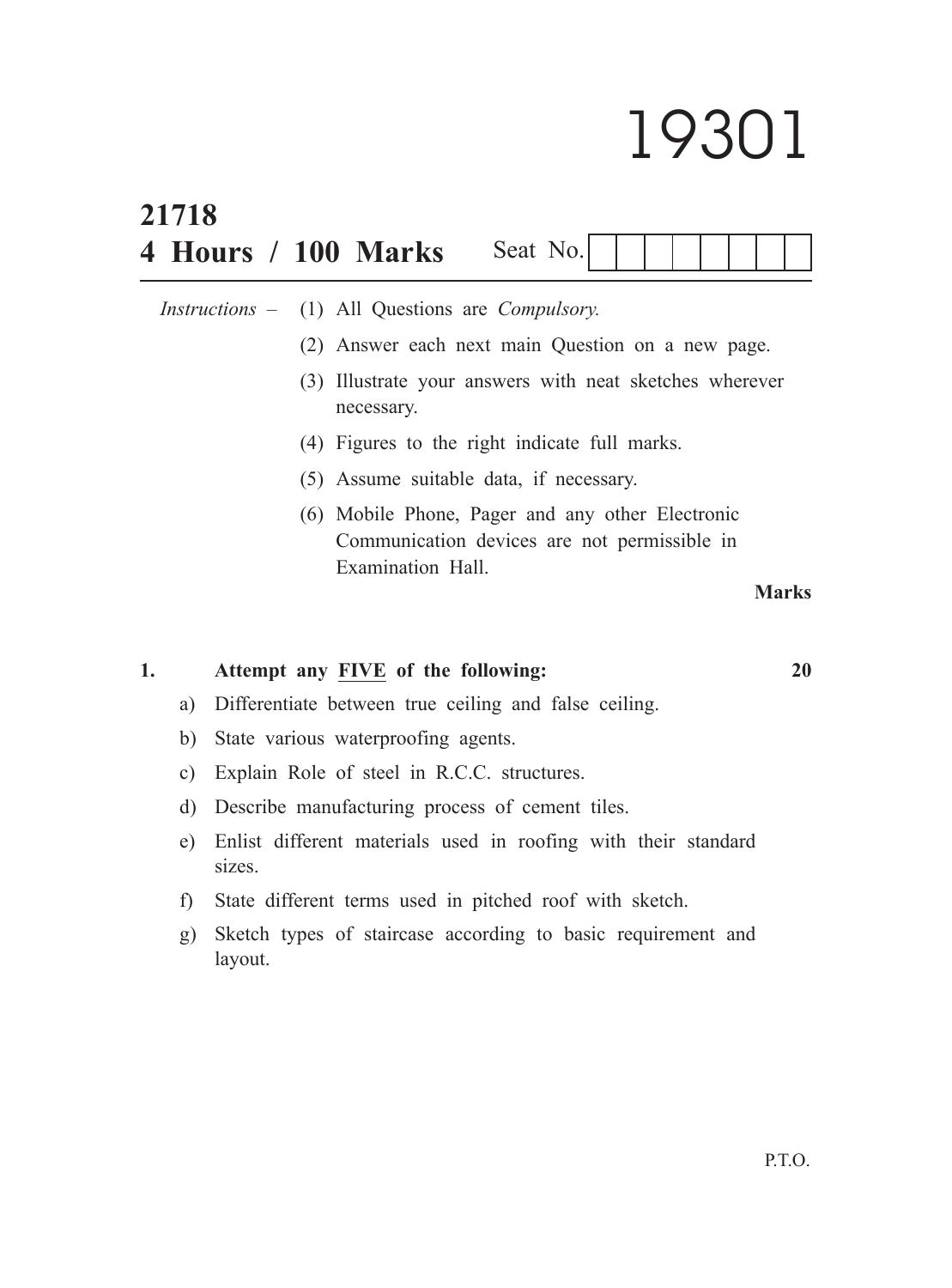## **2. Attempt any TWO of the following: 16**

- a) Draw king post roof truss with neat labelled sketch also detailing of components. Scale 1:10
- b) Enlist different types of ceiling finishes. State their sizes, availability and uses.
- c) Explain following terms:
	- (i) Retardants
	- (ii) Safe bearing capacity
	- (iii) Hardeners
	- (iv) Piles (if required draw sketches)

### **3. Attempt any TWO of the following: 16**

- a) Enlist different market forms of steel with properties and uses. Explain with neat sketches.
- b) Sketch :
	- (i) Double joist timber floor
	- (ii) Triple joist timber floor
- c) Draw queen post roof truss, explaining all essential members. (Scale 1:10)

#### **4. Attempt any TWO of the following: 16**

- a) What are the functional requirement for foundation?
- b) Explain different types of flooring with their size, availability and uses.
- c) Draw sketches of grillage and raft foundation with neat and labelled drawing.